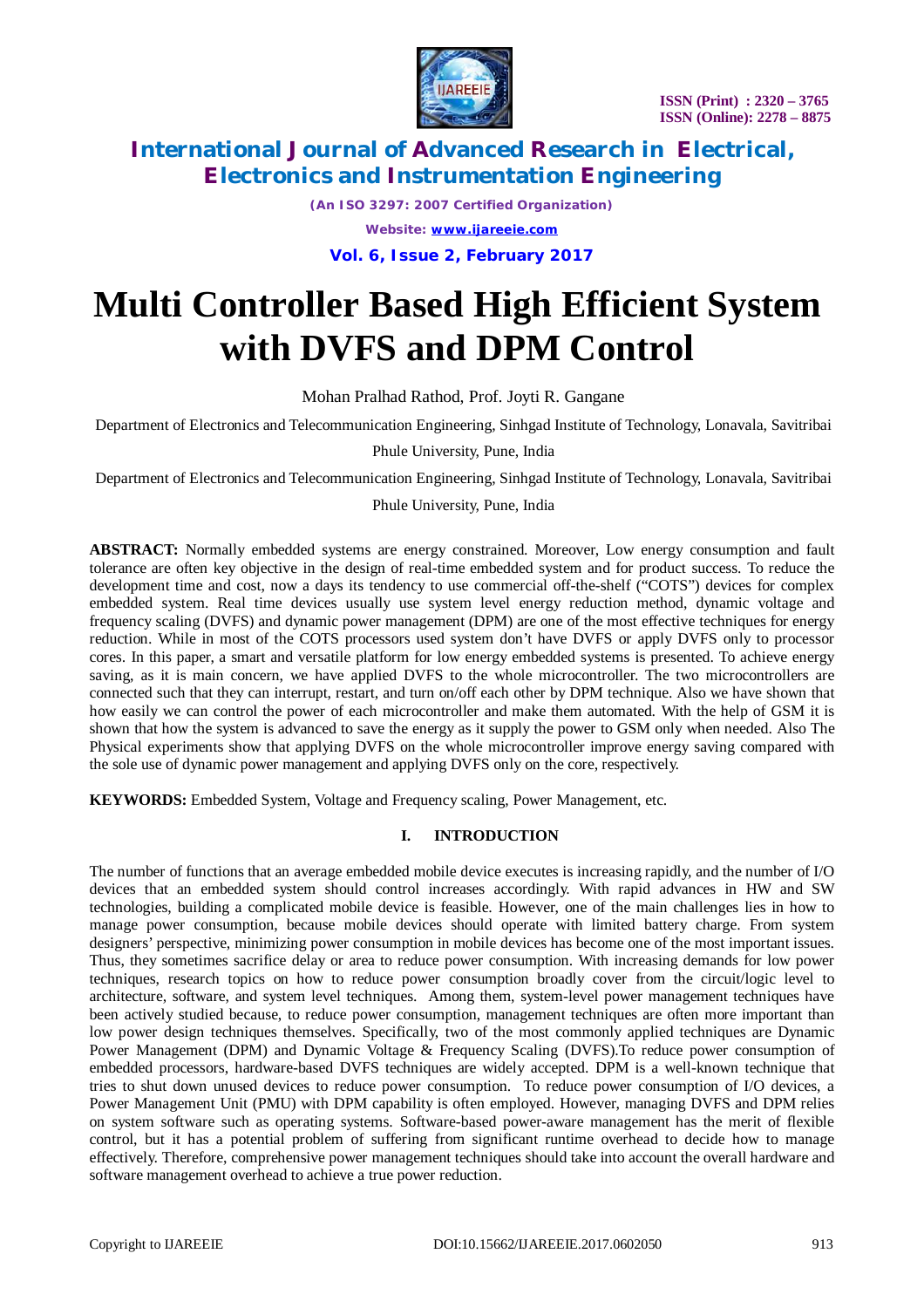

*(An ISO 3297: 2007 Certified Organization)*

*Website: [www.ijareeie.com](http://www.ijareeie.com)*

#### **Vol. 6, Issue 2, February 2017**

#### **II. OBJECTIVE**

- 1. To design a sub system that will control the system peripheral clock according to their use.
- 2. To develop a system this can control the voltage supply by sensing the ARM processer command.
- 3. Finally to develop a hardware and software combination to control the system power consumption by the use of DVFS and DPM.

#### **III. MOTIVATION**

The proposed system includes a hardware system board of three microcontrollers. In which two are ARM based microcontroller and other is AVR based microcontroller. Here an easy-to-implement COTS-based evaluation platform for low-energy embedded systems is presented. To achieve energy saving, DVFS is provided for the whole microcontroller (including core, phase-locked loop, memory, and I/O). In addition, facilities are provided for experimenting with fault-tolerance techniques. The platform is equipped with energy measurement and debugging equipment. Physical experiments show that applying DVFS on the whole microcontroller provides up to 47% and 12% energy saving compared with the sole use of dynamic power management and applying DVFS only on the core, respectively. Although the platform is designed for ARM-based embedded systems, our approach is general and can be applied to other types of systems. Need of low power system is increase in market for COST devices. A system should be energy efficient so that the battery backup last more and battery backup will automatically increases. In dealing with today's highly competitive embedded systems markets and time-to-market pressure and in order to deliver correctthe-first-time products with multiple system requirements, the use of commercial off-the-shelf (COTS) devices are very beneficial in designing embedded systems. Some vendors offer reconfigurable hardware solutions to accelerate the design process and provide a variety of programmable logic device (PLD)-based evaluation kits (e.g., Xilinx and many others). However, instead of focusing on embedded systems, these platforms allow to functionally test the SOC or ASIC devices to be produced. Embedded systems usually consist of a microcontroller that contains a microprocessor integrated with memory elements and peripherals in a single chip.

### **II. HARDWARE PLATFORM ARCHITECTURE**

ARM7TDMI is the widely used COTS processor in instantaneous embedded systems as it is cheap, good performance and adaptable processor. Some vendors manufacture microcontroller by combining the ARM7TDMI processor with internal memory devices and various types of I/O devices on a single chip. It is remarkable that the computational power of ARM7 is good enough for the commonly used embedded applications. However, for high computational applications, the performance of ARM7 may not be tolerable. In such case, this proposed platform is not completely depending on ARM7. Any processor which allows variable frequency and variable supply voltage can be used in the designing of this proposed system. The Hardware system includes a pair of AT91SAM7x256 microcontrollers connected via a bus. Based on the features of AT91SAM7x series, this bus can be easily designed as 16-bit parallel bus or SPI, UART, etc. AT91SAM7x256 have ARM7TDMI processor with 64-KB of SRAM, 256-KB of Flash memory, Incircuit emulation (ICE) and debug communication channel support. Two distinct power supplies are provided in the board to supply power to the I/O devices and the processor core of microcontrollers. Processor gives command to the power supplies and controls the power consumption of each part of the microcontroller. The concept of distinct supply voltages helps in both the analysis with various DVFS arrangements and to shut off either of processor to switch into a single processor operation mode. We can also choose random DVFS or DPM technique. The hardware platform is so flexible that we can extend it to measure the power consumption of the processor cores, PLLs, and I/O devices. Similarly, power consumption of the application running by the processors can also be evaluated. The report can be sent to the host computer via data logging port. Debugging facility is also provided for each microcontroller with the help of debugging ports [RS232 and Joint Test Action Group (JTAG) ports. The hardware platform can be modified for a definite application, after evaluating the system in every aspect.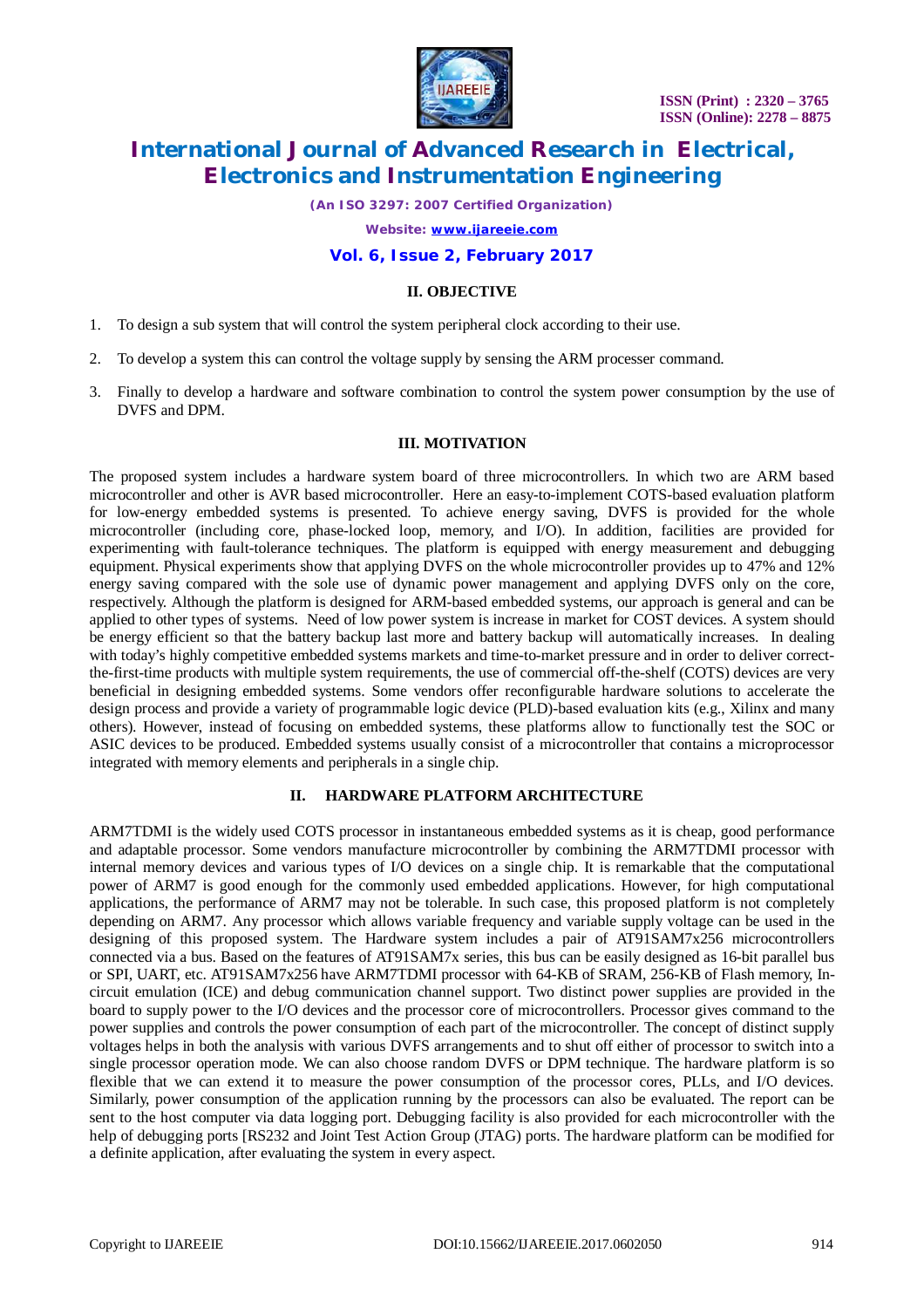

*(An ISO 3297: 2007 Certified Organization)*

*Website: [www.ijareeie.com](http://www.ijareeie.com)*

### **Vol. 6, Issue 2, February 2017**



#### **Fig. 1 Hardware Platform**

#### **III. ENERGY MANAGEMENT SECTION**

To accomplish the power consumption, DVFS and DPM have been successfully used. DVFS varies the voltage of each part and also varies the frequency based on the system workload and other I/O devices. DPM selectively switch off the system elements while they are in idle mode. Only AT91SAM7x supports DPM (however, it controls only the processor and peripheral clocks) and cannot abuse DVFS (i.e. it doesn't provide variable supply voltage to its processor core and I/O devices). Below we explained that how DPM is implemented (As it exists in many COTS microcontrollers), later we explained briefly the a methodology for employing DVFS technique to the microcontrollers, which are not equipped with DVFS features.

#### *A. DPM*

The AT91SAM7x enhances power consumption of the components by controlling (enabling/disabling or scaling) the clock of processor and I/O devices. In the below block diagram the power management controller is shown. The clock outputs are used to provide clocks to the processor, USB,I/O devices, and to master clock, the master clock is the clock which is provided to the memory controller and all the I/O devices. As shown in the fig.2, the master clock is generated by scaling any one of the clocks supplied by the clock generator. By giving a low frequency clock to the whole system by choosing the slow clock, or by selecting the main clock the power drop across PLL may be evaluated or power consumption of PLL can be saved.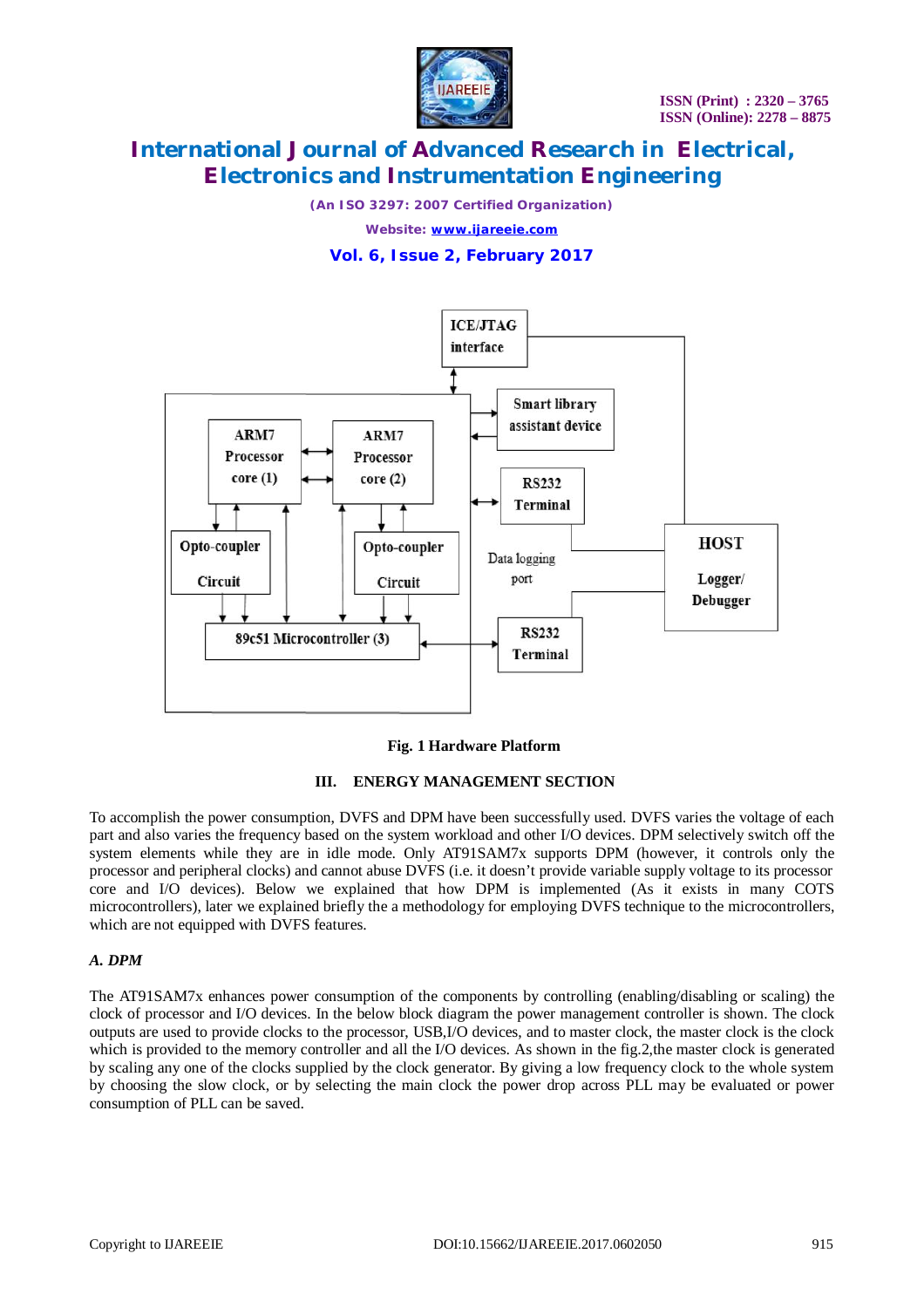

*(An ISO 3297: 2007 Certified Organization)*

*Website: [www.ijareeie.com](http://www.ijareeie.com)*

### **Vol. 6, Issue 2, February 2017**



**Fig. 2 Clock Generator and Power Management section.**

To save the processor power consumption it should be turned off by its clock, while it stands in idle mode and wait for an interrupts. It will help to save the sufficient amount of power. The processor clock restarts automatically by getting an interrupt or by resetting the device. To reduce the power consumption of each I/O devices, the operator can independently enable and disable the I/O devices clock by monitoring the master clock on each I/O devices with the help of I/O devices clock controller.



**Fig. 3 Power supply Section.**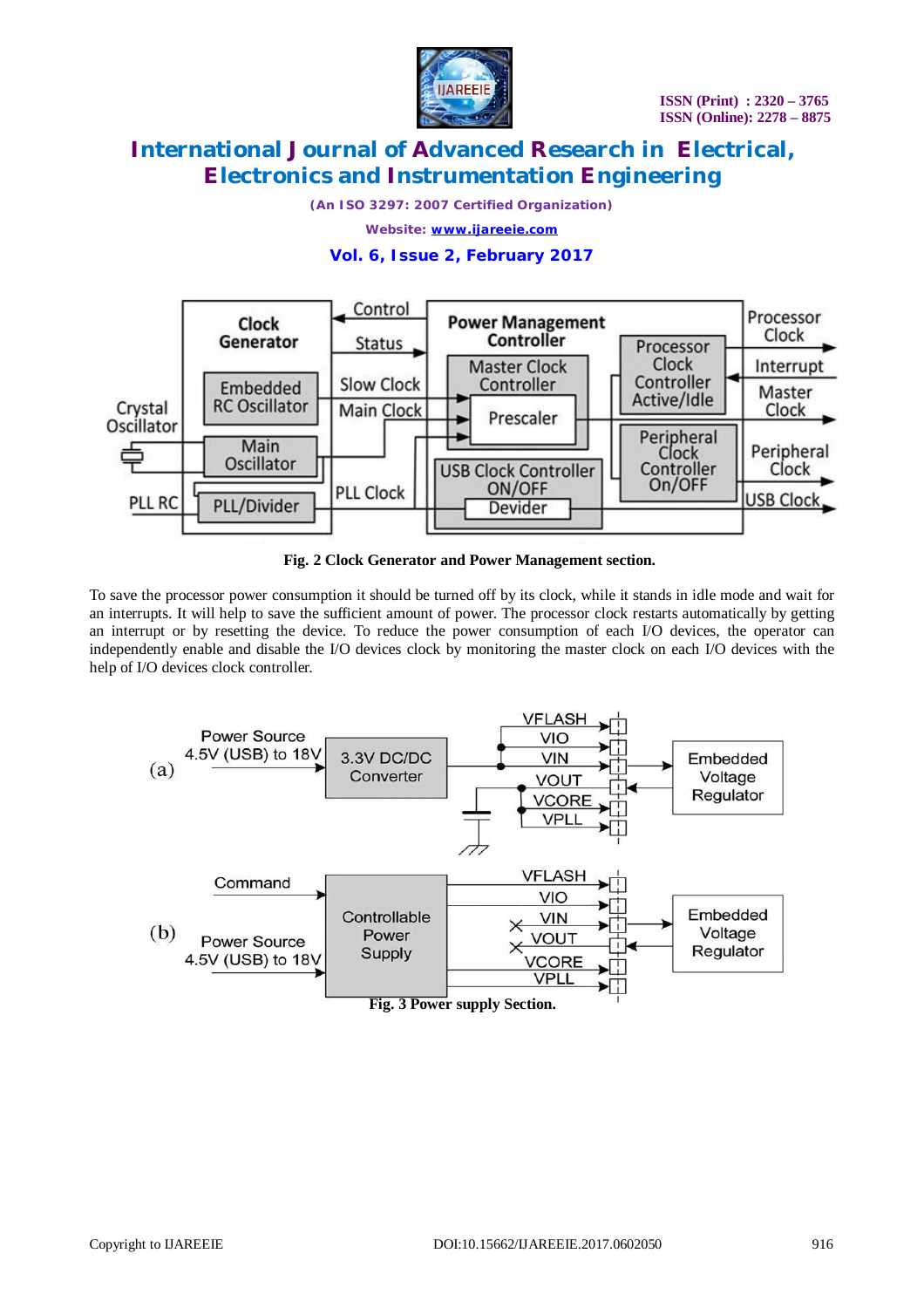

*(An ISO 3297: 2007 Certified Organization)*

*Website: [www.ijareeie.com](http://www.ijareeie.com)*

**Vol. 6, Issue 2, February 2017**

(a) Typical power supply.

(b) Proposed controllable power supply.

#### **B. DVFS**

Normally DPM has two operational states only for systems components, viz. active state and idle state. To determine the active power consumption of components whose clock is enabled, the following equation is provided. Which include components operating frequency and supply voltage,.

#### **PActive=ILeakageV+CeffV2f**

Where Leakage V is the static leakage power and CeffV2fis the dynamic power consumption (Ceff is the effective switched capacitance). To remove the dynamic power consumption we need to put the component into the mode by deactivating the clock. By specific hardware support and underneath software control, frequency scaling for system components can be used to exploit idle times for saving the power. The active power consumed by executing a task with N cycles at frequency f can be calculated as PActiveN/f. Which has a good result, on the static leakage power consumption as it remain unaffected although frequency scaling reduces the dynamic power consumption linearly. Besides, the consumed static power for a given computation increases due to increasing the task execution time when reducing the clock frequency. Henceforth, reduced power consumption can't be completed by frequency scaling alone. Frequency scaling can be effective only when employed in combination with voltage scaling. Voltage scaling techniques provides software controlled variable voltage regulators to establish the supply voltage of the processor core and active clock components. Clock generators and voltage regulators which are controlled by software allow the system to use DVFS. The main concept of behind DVFS techniques is to evaluate the minimum frequency that fulfills all timing constraints and then to vary the lowest possible voltage that allows this speed. Considering a linear relationship between frequency and voltage, the combined effects of voltage and frequency scaling result in reducing the active power consumption proportional to  $V^3$  and minimizing the energy consumption proportional to V  $^2$ . So, by scaling both the voltage and frequency, the power can be considerably minimize. This achievement does not come for free because a tradeoff exists between speed and power consumption. The AT91SAM7x microcontrollers have six power supply pins and a built-in voltage regulator, allowing the device to upkeep a 3.3-V single supply mode. Power provisions of the power supply pins are shown in Table I. Fig 3shows the diagram of a typical single power supply mode where the 3.3-V power is supplied via a dc/dc voltage converter to VFLASH, VIO, and VIN. The input of the built-in voltage regulator is connected to the 3.3-V voltage source and output (i.e., the VOUT pin) supplies 1.8-V static voltage for the VCORE and VPLL pins. As Table I. shows, the USB transceiver, Flash memory, and I/O lines power supply range between 3.0 to 3.6 V, and in furthermore, the processor core and PLL power supply range between 1.65-1.95 V. This provides the opportunity for the device to differ the supply voltage rather than using just a single static voltage.

| Pin name      | Description                      | Range          | Nominal |
|---------------|----------------------------------|----------------|---------|
| <b>VFLASH</b> | <b>USB</b> transceiver and flash | $3.0 - 3.6 V$  | 3.3V    |
| <b>VIO</b>    | $UO lines$                       | $3.0 - 3.6V$   | 3.3V    |
| <b>VIN</b>    | Voltage regulator and ADC        | $3.0 - 3.6V$   | 3.3V    |
| <b>VOUT</b>   | Voltage regulator output         |                | 1.8V    |
| <b>VCORE</b>  | Processor core                   | $1.65 - 1.95V$ | 1.8V    |
| VPLL          | Oscillator and PLL               | $1.65 - 1.95V$ | 1.8V    |

#### **Table IP ower Requirements in AT91SAM7x**

In summary, to dynamically scale the supply voltage of power pin of the microcontroller at run time, a digital code indicating the resistor and its desired value is loaded by the microcontroller into the digital potentiometer; after